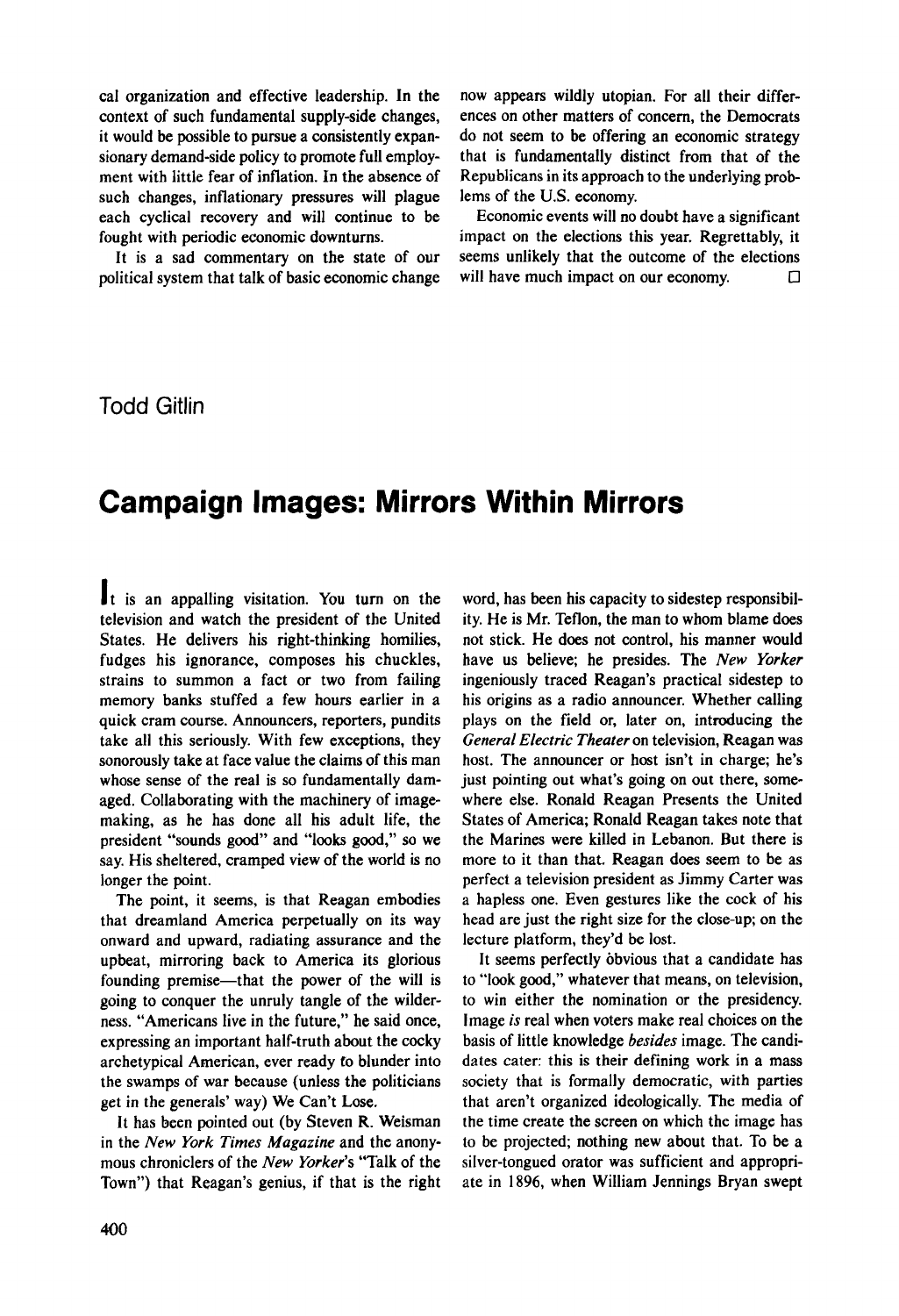the Democratic convention. To project a comforting radio presence was excellent in 1932, 1936, 1940, and 1944, when TV cameras might have caught FDR constantly on crutches or in a wheelchair and hurt him severely. All seems image, which is the mass democratic equivalent of vanity.

And so Reagan as host is perfectly perched to exploit television, the medium that magnifies the telling gesture, the composed demeanor, the small witticism. But this match between technology and talent is only the beginning of his mastery of the medium. Since his days in the California State House Reagan has been adept at glad-handing the press and giving them what they want: quotable lines, good profiles, "photo opportunities" (the secular equivalents of papal audiences en masse), and the feeling of being taken seriously, let in on glamor, ease, uplift, and camaraderie. If television is more easily conned than the print media, the difference is one of degree, not kind. The press likes to be taken for a ride because prefabricated excitement is its bread and butter.

**TECHNOLOGY ASIDE,** there are several reasons why Reagan got off relatively easy in the 1980 campaign. First, a small but salient matter of personality: many reporters hated Carter, who froze them out, preached at them, and didn't make them feel like honored guests in the entourage. Second, the more or less liberal Democrats among them were bending over backward to be kind—"fair"—to Reagan. After he announced that trees cause pollution, and this along with other such remarks went around the world, Reagan's staff decided to keep him away from reporters. On at least one occasion, his press secretary, Lyn Nofziger, resorted to holding a clipboard in front of a TV camera to keep it from intruding where it wasn't wanted. Shut out, most TV reporters let the insurgent candidate off the hook. Newspaper reporters did no better. Never mind that for several previous years Reagan had blared forth his homespun rightism in hundreds of columns and broadcasts. Daily journalism, a memory hole, paid no attention. Old news is a position the candidate wants us to forget about, and the reporters were glad to comply.

The hapless Carter tried to make an issue of Reagan's militarist proclivities, only to get labeled as "strident." Perhaps he was, although I suppose another observer might have called him "passionate." But Carter's vehemence played badly, like his too huge, too strained grin. (Carter didn't know what soap opera actors learn: the gesture that projects well to the far balcony on Broadway looks garish on the small screen.) Reporters defined his

"warmonger" charges as extreme, and Mr. Nice Guy cried foul and let the nasty words slide right off. (Little old me send Marines to Lebanon and Grenada? Me blow up oil tanks and fishing boats in Nicaragua?)

There is yet another reason for the supine acceptance of Ronald Reagan by the press. Once his geniality was established, reporters and their editors were fearful of seeming (image, again!) too harsh toward him. The members of the fourth estate are keenly aware that Reagan is more popular, as the polls show, than they are. In the delicate legitimacy game that the top American institutions are playing, even the image movers, shakers, and breakers are image-conscious. .This, partly, is runof-the-mill image management and partly, perhaps, a fear that if the networks incur too much presidential wrath they'll suffer in the giveaway sweepstakes now taking place in Washington under the heading "deregulation."

For all these reasons, once in office Reagan has been able to capitalize on the same fine image that gave him the appearance of a landslide with 51 percent of the 1980 popular vote. True—and leftwing paranoia misses this point—there has been sufficient media criticism to draw administration annoyance. The White House is not delighted when an occasional network piece undercuts official claims with a strong fact. (I happened to catch one such NBC piece last spring: Reagan gave a speech reciting what he had presumably done for women. Following footage of Reagan setting forth each of his claims, NBC reporter Carl Stern juxtaposed a hard fact that refuted it. Reagan claimed wonders for the Equal Employment Opportunities Commission, for example, and Stern showed that enforcement funds had been slashed.)

But it is also true that, once having observed that Reagan slides away from hard questioning, reporters usually give up easily. The pointless massacre of the Marines in Lebanon faded fast; Debategate was a dead issue until a judge resurrected it; flaws in the official story about Korean Air Lines 007 surfaced only piecemeal and slowly; and so on. Why? Again, the normal memory hole, the press of later-breaking news, the media's normal reliance on official sources. But more: the media know that, for example, many more people supported Reagan's military censorship in Grenada than their own First Amendment rights. They fear shaking public confidence in their own credentials.

The upshot is that since Ronald Reagan is president of the United States, the media assume he is entitled to a kind of respect that borders on tribute. Under these conditions, tribute is not necessarily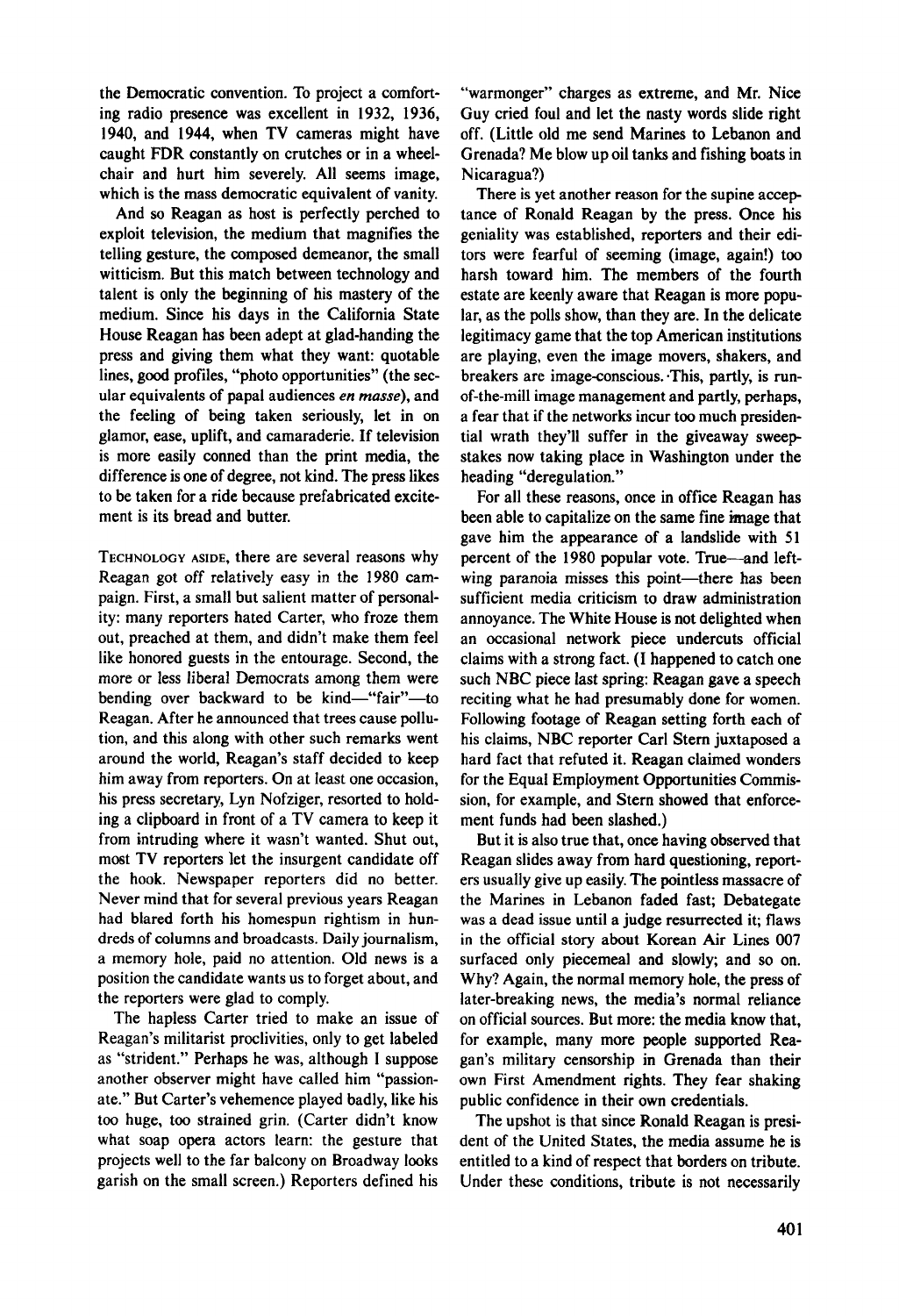agreement; it may take the curious form of singling out the president's manner for more comment than his matter. TV patter in politics sounds like, and draws its model from, sports talk. "Color commentary," as they call it during the ball game, is the better part of tribute. In other words, the media's obsequiousness follows from their sensitivity to what they think is their role.

Respect for the White House view of the situation is not simply utilitarian; it is an article of belief. If the media question policies at all, they are likely to do so on the ground of efficacy, not of objective. They are far more likely to ask, "Does it work?" than "Who benefits?" and "Is this a fit goal?" And, above all, they feel bound to revere the office of The Presidency. The sitting president the only president we have, as Lyndon B. Johnson used to say—gets the benefit of the doubt. Commentary about his skill as a "communicator" or his tactics is in order. And if the Great Communicator is threadbare? It would be mean-spirited to say so. And more, or worse: The press believes in the essential political order. It wants stability. It does not want to remind the Republic that it has delivered itself over to a demagogic true believer whose occasional self-deprecation is his only saving grace—and his greatest realism.

IF THE PRESIDENT has come off brightly, the Democratic candidates for the nomination have come off as lesser lights. The primary campaign lasted long enough to show each of them to disadvantage. If the media must keep a president spotlit, their task vis-a-vis challengers is, above all, to maintain a sense of the excitement of the race. They aim to keep the audience entertained, and attention spans are short. A study of TV campaign coverage in 1980 showed that roughly two-thirds of the nightly network news stories emphasized the horse race: who was ahead, who behind, who thought to be gaining; about one-sixth emphasized the positions taken by candidates.

I doubt that this year's figures will turn out differently. Dan Rather has defended this preoccupation with standings by claiming that people are "interested" in the horse race. One of the top political TV reporters in San Francisco gave me exactly the same argument. Those who argue from audience "likings" may, of course, be right, or wrong, or the point may be simply self-fulfilling. How does Dan Rather *know* what people are "interested" in, or what they might be "interested" in if it were presented to them coherently and engagingly enough? In any event, this pseudo-democratic defense of the status quo amounts to an entertainment view of the world: "give 'em what they want," as if it's always clear "what they want"—as if the sheer weight of what's available didn't shape people's sense of what it's possible to want, as if people weren't ambivalent.

Ideas of civic virtue are submerged in the interest of the ideology of consumer choice. Treat people as connoisseurs of the standings in the horse race, and they become consumers of politics; treat them as citizens, needing to come to informed judgments, and they might just act that way. But the news media, with television in the lead, treat us as observers of our own political fate, not as makers of it. The implied objects of all this hoopla are the seat-warmers at the spectacle, flattered as sovereigns only to be patronized as consumers.

The media's attitude is not quite cynicism, which requires a base line of standards capable of being deformed or neglected. The very standards are dissolving, since the media's residual sense of responsibility to flush out the candidates' views is drowned out by their need for a "story" that dramatizes conflict and characters. The curious career of Gary Hart's image illustrates the point. For a year before the primaries, Hart was talking up positions. The media weren't much interested, because the "story" then was that Mondale was way ahead of the pack. A little later John Glenn had his moment of glory, partly because *The Right Stuff* was good media fodder. Glenn's star faded, Hart did well in Iowa and New Hampshire, and presto, the "story" was now that Hart had "defied expectations." Having gotten nowhere with actual positions, Hart decided to project the image of "new ideas," and he got good copy with it.

Some in the media, having helped elevate Hart to a close second, now decided to show who was boss. On so-called Super Tuesday (politics again as a sporting event), Roger Mudd bashed Hart around on NBC—"Will you show us your Teddy Kennedy imitation?"—and although some other reporters thought Mudd had gone too far, Hart was quickly stripped of the mantle of innocence he'd so recently acquired. Hart, overconfident, seems to have started believing his press notices, and his "gaffes," amplified by the media, helped slow his momentum in Illinois. The media, uninterested in analyzing dull "positions," focused on the aura of "new ideas," and set him up for Mondale's muchrepeated query, "Where's the beef?"

"You know me," was Mondale's refrain against his less experienced opponents. "What you see is what you get." (As if this were a self-evident recommendation!) But, of course, the Mondale that the electorate knows is a canned Mondale, and